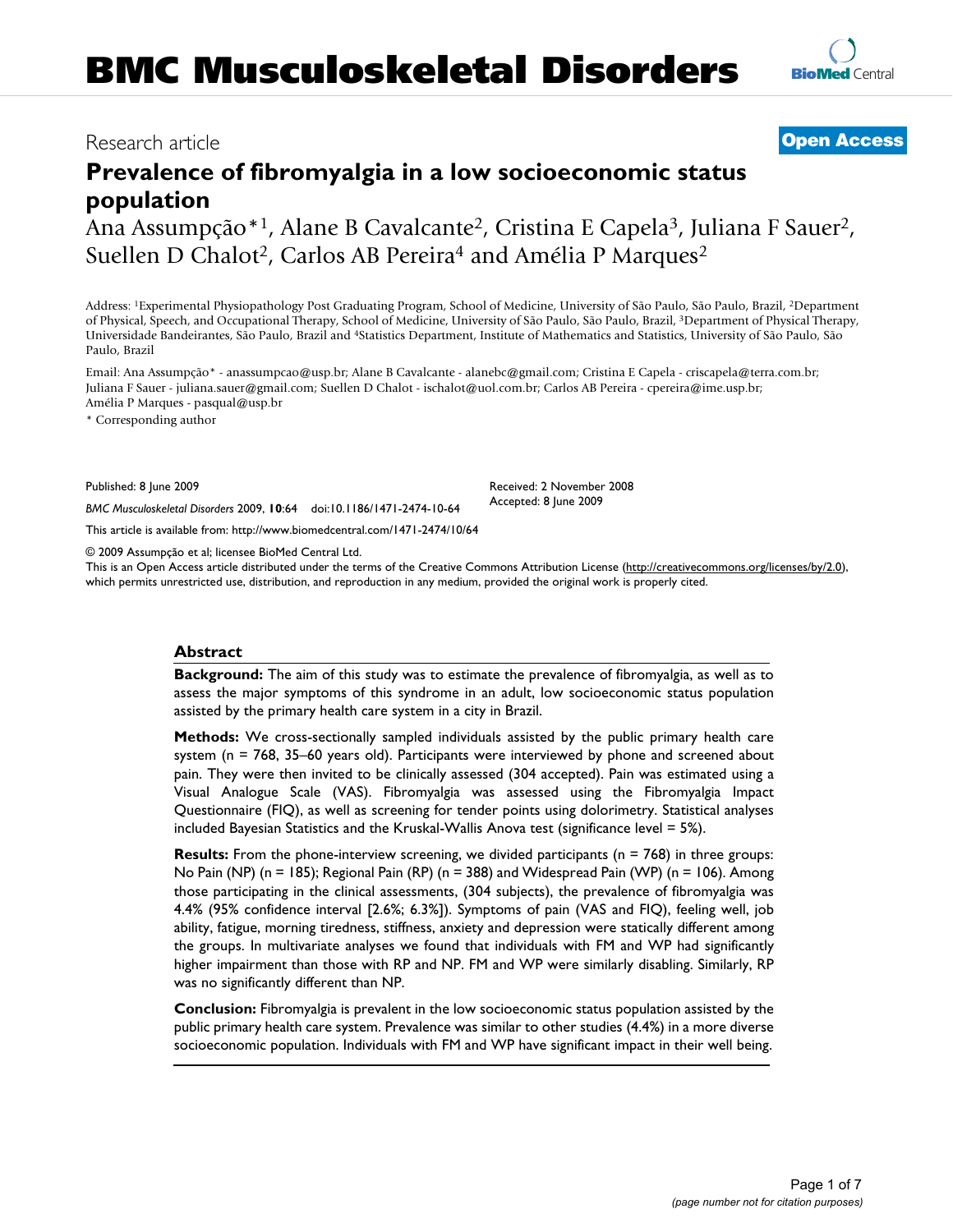### **Background**

Fibromyalgia (FM) is a frequent rheumatologic disorder worldwide [1-5]. It responds by up of 7% of all primary care consultations, imposing substantial costs to the system [6].

The prevalence of FM ranges from 0.66% to 10.5% [7], with most studies pointing into a prevalence around 2% in the adult population. Prevalence is higher in women (around  $3.4\%$ ) [8] and in middle-age (5%) [1,4]. Most studies were conducted in developed countries; studies in emerging countries or in under-assisted populations are scarce.

Although the impact of FM in productivity [9,10], disability [11,12] and quality of life [13,14] of sufferers is well documented in the Brazilian population [14,15], only one study assessed its prevalence. This study was conducted in a single city and reported a prevalence of 2.5% [4]. Because Brazil is a continental country, other studies are necessary. A better understanding of the epidemiology of FM is an important step for planning the health care system to properly assist this population, assuring improvements in the quality of care and rational costimplementation.

The aim of this study was to estimate the prevalence of FM and its symptoms in a middle-aged adult population (35– 60 years) registered in the primary health care system of a city in Brazil (Embu City, São Paulo State). The population assisted by this system is of low income. We hypothesized that the prevalence of FM is increased in this low income population, may be because they are exposed to several pain risk factors.

#### **Methods** *Sample*

Our study was conducted in Embu, in the metropolitan area of São Paulo, Brazil. We chose this city because it has similar socio-demographic characteristics of São Paulo city and of other cities in the area. The city has an area of 70 km2, with a population of 207,663 inhabitants. Most of its population is of low income as per estimates of Gross Domestic Income (GDI – *per capita* GDI is 3,000 dollars). The Human Development Index (HDI) is 0.772; 7.7% of the adult population is illiterate; overall, mean number of school years is 6.5 [16].

Our sample was non-probabilistic; potential participants were selected from the nine units that form the first access to public primary health care system, from the Brazilian Unified Health System, in the city [16]. For individuals of low-income, the Unified Health System is basically the only option for health care, also granting access to other forms of governmental support. For Embu population,

the public health care represents 77% of all health establishments in the city [16].

#### *Procedures and Methods*

For the screening survey, we selected all individuals registered in the nine primary care units during the year of 2003. Potential participants were 35–60 years in the year of 2004. In a pilot study we found difficult to conduct face-to-face interviews with these individuals. Because 73% of the 3,109 registered subjects had telephone at the time of the survey, we conducted the screening interviews by phone.

We attempted to contact all 2,269 potential participants. Around 30% of them could not be contacted because were not available, even though the calls were done more than once for each household, and at different times of the day. The refuse rate was insignificant  $(>1\%)$ . Because our sample size was estimated as being less than 768, we ended this screening phase.

The screening phone interviews were conducted by trained staff (three physical therapists and three students of physical therapy). They assessed the presence of pain (yes/no), time of pain (in months), and pain distribution (which sites of pain). The screening survey intended to triage individuals with pain as it is typically done in studies of this nature.

According to the American College of Rheumatology criteria (ACR), respondents were classified as suffering from widespread pain (WP) when they had pain in the "axial + upper and lower segment + left and right-sided pain" [17]. Those without WP were classified as having regional pain (RP – pain not fulfilling the WP criteria) or no pain (NP). The majority of subjects with pain (92%) had it for more then three months (chronic pain) (Figure 1).

All 768 respondents were invited to participate in a clinical interview, where they would be assessed using standardized questionnaires and exams of potential tender points. Of them, 304 accepted and were seen in one of the participant's primary care units. The volunteers did not receive any financial support.

In the evaluation, we obtained socio-demographic data, as well as pain history. Pain intensity was measured with the Visual Analogue Scale (VAS). Tender points were assessed using the Fischer dolorimeter [18], according to the ACR [17] and Okifuji et al. [19]. Tender points were defined positive if tenderness was present at 2.6 kg/cm2 of pressure [20]. Tests were performed by an experienced physical therapist. Although the ACR criteria recommend manual pressure for determining tender points, the reliability of this method is questionable [21,22], and assess-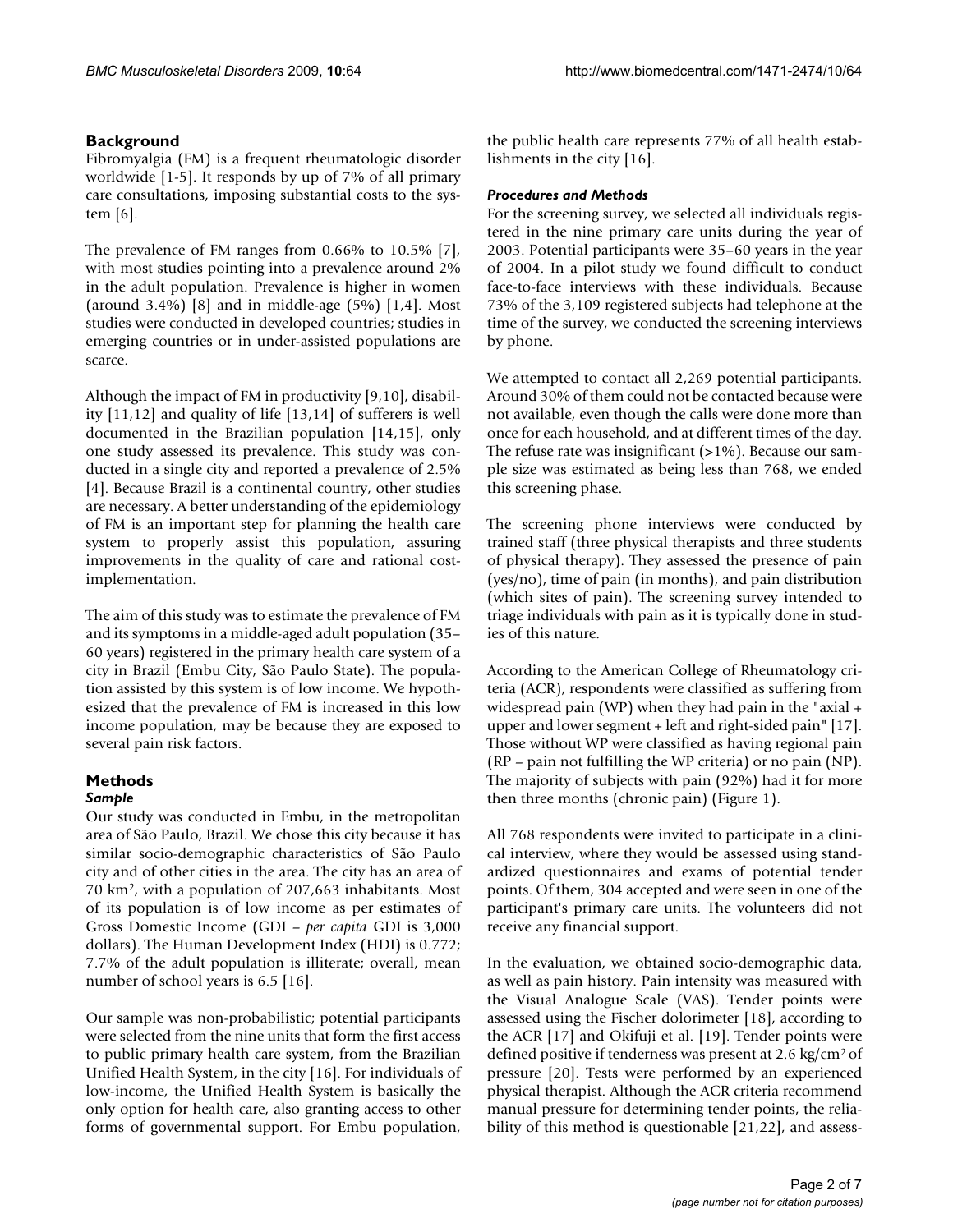

Figure 1 **Flow chart for inclusion procedure and distribution of subjects among groups**.

ments of pain threshold by dolorimeters have been suggested [21].

Major FM symptoms were assessed by the *Fibromyalgia Impact Questionnaire* (FIQ) [23], which has been validated for Brazilian Portuguese [24]. Because of the high proportion of individuals with low education, the questions were supervised by a researcher.

The screening algorithm for the diagnosis of FM considered the presence and number of tender points and the pain features, as proposed by the ACR (Figure 1).

This study was reviewed and approved by the local Ethics Committee and informed consent was obtained.

#### *Data Analysis*

The data were coded using Excel for Windows (version 2002) and Analyze-it (version 2000), MINITAB 14, SAS System V8 and Statistica V7.

The prevalence of FM was estimated based on Bayesian Analysis. By using this method, phone interviews could be used to estimate the prevalence of widespread chronic pain. Furthermore, this analysis better address several of the biases in clinical research, allowing the use of a bigger sample ( $n = 768$ ) in many of the estimates [25].

Data obtained from the FIQ were tested for normality using the Shapiro-Wilk test. Groups were compared using the Kruskal-Wallis Anova and multiple variance analysis. The significance level was 0.05.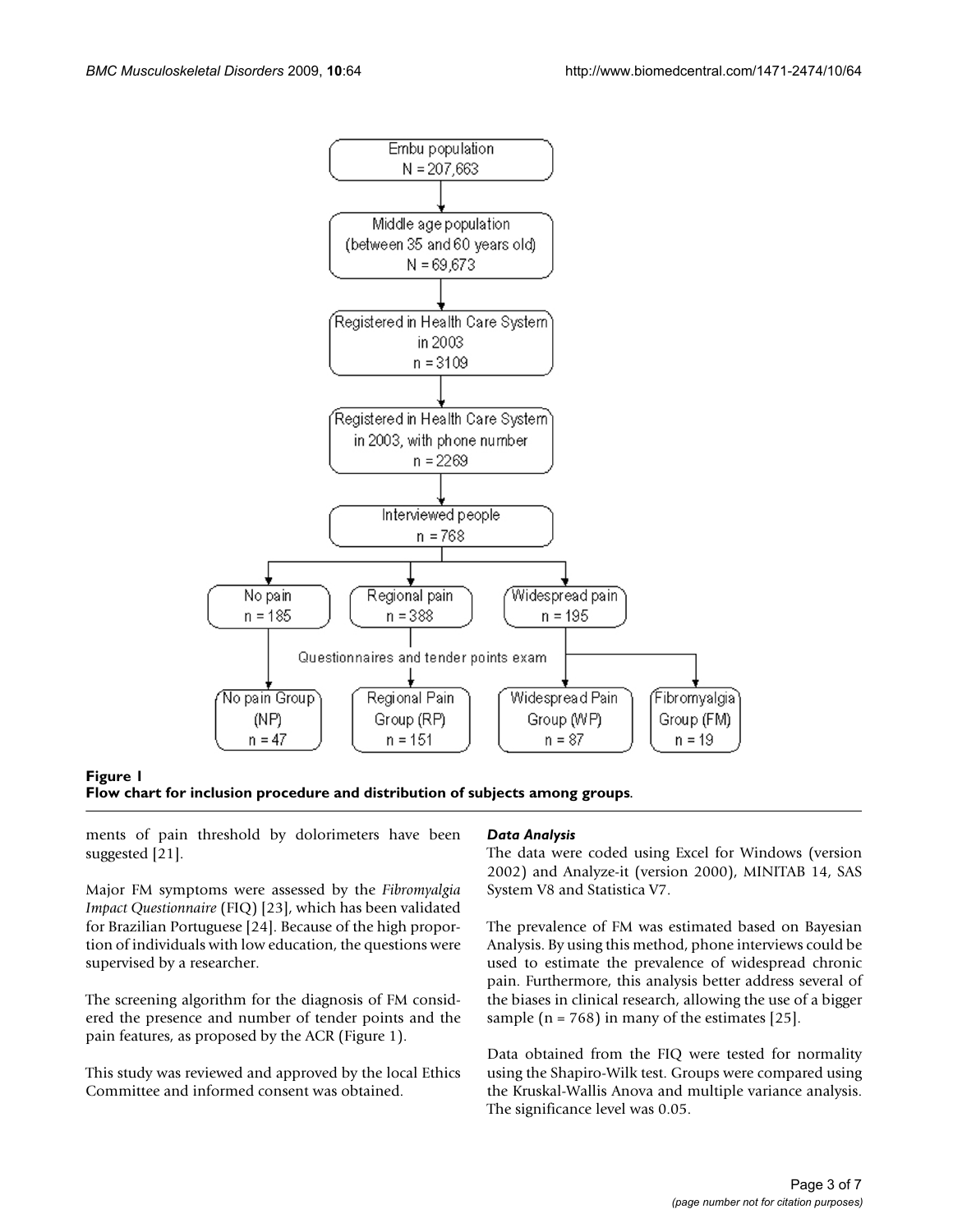#### **Results**

Most of the 768 subjects participating in the screening phone interview were women (77%), married and of low educational level. Table 1 presents demographic data for participants in the phone and clinical assessments.

Using the Bayesian approach, the prevalence of widespread chronic pain was 24%, with a 95% credibility interval (CI) [21%; 27%]. Among individuals with WP the prevalence of FM was  $18\%$  (95% CI =  $11\%$  – 25%). For this calculation, the Beta distribution parameters were 0.1 to 0.4 (*a priori*) and 19.1 to 87.4 (*a posteriori*). The beta distribution assumes continuous.. probability distributions defined on the interval [0, 1]. The *a priori* parameters was defined based on known proportions of WP and FM and the *a posteriori* parameters was calculated based on the number of FM and WP subjects. Accordingly, the prevalence of FM was defined as a function of WP probability and proportion of individuals with WP who also endorsed FM. It was 4.4% (95% CI = 2.7%–6.3%).

#### *Fibromyalgia symptoms*

The items of the FIQ questionnaire were significantly different among the groups, except for physical function and work missed. Individuals with FM were the most impaired. However, in multiple variance analysis, FM and WP were similar, and significantly different than RP and NP.

Individuals with NP had significantly less impairment, as compared to the other groups, in several domains including working for job ability, pain, fatigue, morning tiredness, stiffness and depression. Individuals with RP were less impaired than WP in the domains of well, fatigue, morning tiredness and anxiety, and different from FM for fatigue and stiffness. Individuals with WP and FM had no significant differences in the assessed domains in multiple variances analysis. Pain, as assessed by the VAS, was significantly higher in the FM group, followed by in those with WP (p < 0,001) (Table 2).

### **Discussion**

In our study, the prevalence of FM in a middle-aged adult population of a low socioeconomic population was 4.4% and all cases were women. The prevalence was higher than what has been reported elsewhere. In most studies the prevalence ranges from 2% to 4% [8,13], but important discrepancies exist [26-28].

The high prevalence of FM found in our study may be explained by the age of our inclusion sample (35 – 60 years old), when fibromyalgia is more frequent, as shown

| Table 1: Demographic data of participants in the phone interview (n = 788) and on the in-person assessments (n = 304). |  |  |  |  |  |
|------------------------------------------------------------------------------------------------------------------------|--|--|--|--|--|
|------------------------------------------------------------------------------------------------------------------------|--|--|--|--|--|

| <b>Phone Interview</b>                           | No Pain        | <b>Regional pain</b> | Widespread pain |              |
|--------------------------------------------------|----------------|----------------------|-----------------|--------------|
|                                                  | $(n = 185)$    | $(n = 388)$          | $(n = 195)$     |              |
| Gender                                           |                |                      |                 |              |
| Female                                           | 123(66%)       | 294 (76%)            | 173 (88%)       |              |
| Male                                             | 62 (34%)       | 94 (24%)             | 22 (12%)        |              |
| Age (years)                                      |                |                      |                 |              |
| Female                                           | 57.5(6.8)      | 48.8 $(7.1)$         | 48.8(6.7)       |              |
| Male                                             | 47.8(8.1)      | 49.5 (7.5)           | 51.5(7.2)       |              |
| <b>Clinical Assessment</b>                       | <b>No Pain</b> | <b>Regional pain</b> | Widespread pain | Fibromyalgia |
|                                                  | $(n = 47)$     | $(n = 151)$          | $(n = 87)$      | $(n = 19)$   |
| Gender                                           |                |                      |                 |              |
| Female                                           | 30 (64%)       | 117(77%)             | 78 (90%)        | 19 (100%)    |
| Male                                             | 17 (36%)       | 34 (23%)             | 9(10%)          | $0(0\%)$     |
| Age (years) (Mean/SD)                            |                |                      |                 |              |
| Female                                           | 47.4(5.6)      | 49.6 (6.9)           | 49.1 $(6.8)$    | 50.8(6.5)    |
| Male                                             | 50.8 $(7.4)$   | 51.6(6.0)            | 51.4(7.3)       |              |
| $BMI^*$ (kg/m <sup>2</sup> ) (Mean/SD)           |                |                      |                 |              |
| Female                                           | 28.1(5.9)      | 27.8(6.1)            | 27.4(4.9)       | 27.4(4.5)    |
| Male                                             | 27.5(4.4)      | 27.0(3.5)            | 27.1(2.5)       |              |
| Total                                            | 27.9(5.3)      | 27.6(5.5)            | 27.3(6.8)       | 27.4(4.5)    |
| Occupation                                       |                |                      |                 |              |
| Retired                                          | 2(4.3%)        | 24 (15.9%)           | 12(13.7%)       | 4(21.1%)     |
| Unemployed                                       | 2(2.3%)        | 6(4.0%)              | 4(8.5%)         | (5.3%)       |
| Household work                                   | 24 (44.2%)     | 66 (43.7%)           | 44 (56.4%)      | 10(52.7%)    |
| People who work mainly standing up <sup>**</sup> | 17(35.1%)      | 41 (27.2%)           | 21(24.1%)       | 4(21.1%)     |
| People who work mainly sitting down***           | 6(12.8%)       | 12 (7.9%)            | 6(6.9%)         | $0(0.0\%)$   |

\*\* For example: cooker, bodyguard, carpenter etc. \*\* For example: driver (bus, taxi), secretary etc.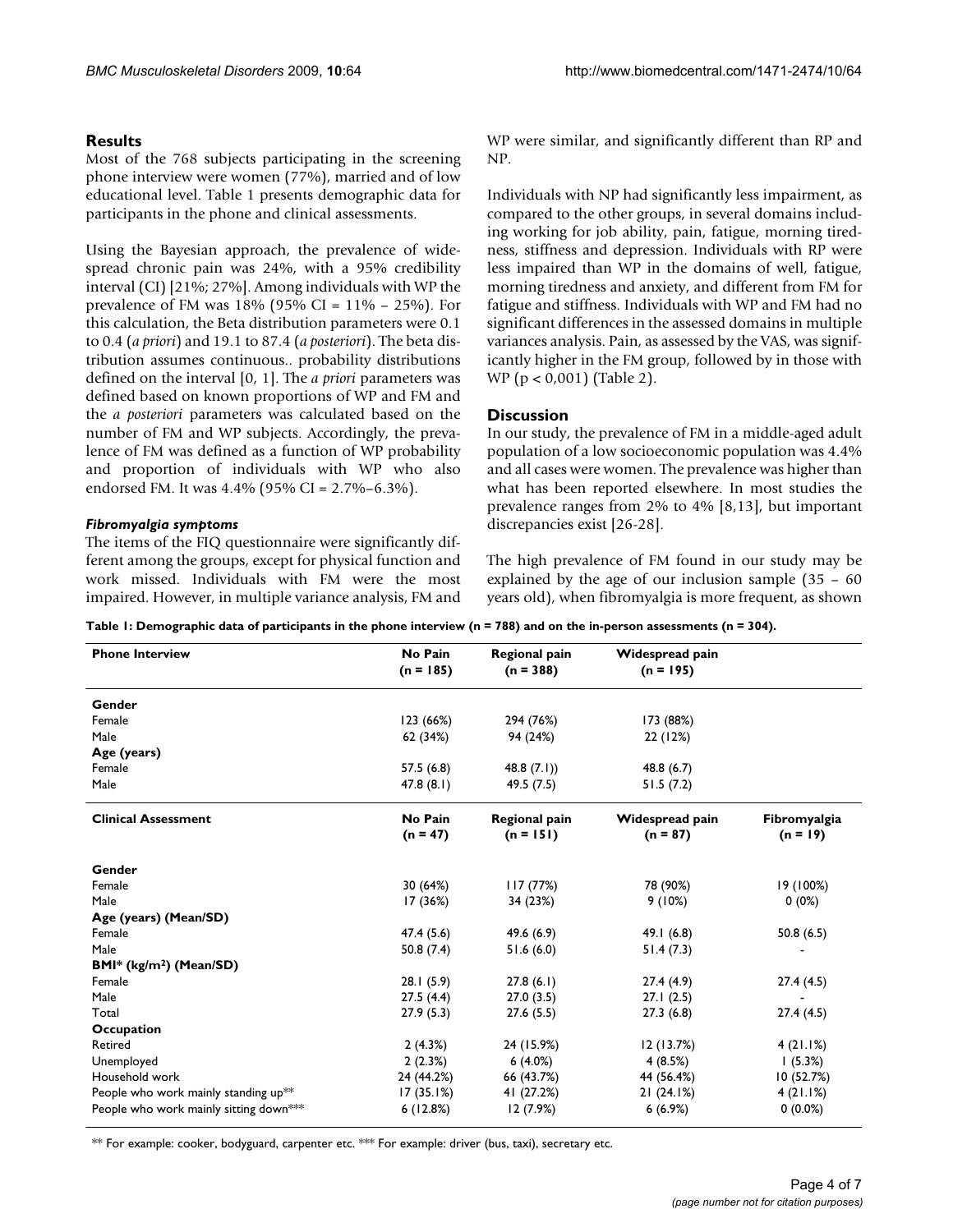| <b>SYMPTOMS</b>          | No Pain<br>$(n = 47)$         | <b>Regional Pain</b><br>$(n = 151)$ | <b>Widespread Pain</b><br>$(n = 87)$ | Fibromyalgia<br>$(n = 19)$  | P value       |
|--------------------------|-------------------------------|-------------------------------------|--------------------------------------|-----------------------------|---------------|
|                          | Mean (SD)                     | Mean (SD)                           | Mean (SD)                            | Mean (SD)                   |               |
| Pain VAS                 | 2.2(3.0)                      | 5.1(3.2)                            | 6.1 $(2.9)$                          | 7.9(1.8)                    | $< 0.001*$    |
| <b>FIQ</b>               |                               |                                     |                                      |                             |               |
| <b>Physical Function</b> | 9.3(5.9)                      | 11.2(5.8)                           | 10.8(5.4)                            | 12.4(7.7)                   | 0.12          |
| <b>Feeling Well</b>      | 4.8 $(2.7)$ a, c              | $3.7(2.8)^{b}$                      | $2.5(2.5)$ <sub>b, c</sub>           | 2.0(2.6) <sup>a</sup>       | $< 0.001*$    |
| Work Missed              | 0.0(0.1)                      | 0.2(0.9)                            | 0.1(0.6)                             | 0.0(0.0)                    | 0.26          |
| Job Ability (VAS)        | 2.4(2.8) <sup>a</sup>         | 5.1 $(3.1)^b$                       | $5.7(3.0)^{b}$                       | 6.6 $(2.8)$ <sup>a</sup>    | $< 0.001*$    |
| Pain (VAS)               | $2.2(2.8)^a$                  | $5.7(3.0)^{b}$                      | 6.3 $(2.5)^{b}$                      | $7.7(1.8)^a$                | $\leq 0.001*$ |
| Fatigue (VAS)            | 3.1 $(3.1)^{a, c, d}$         | 5.7 $(2.9)^{b, d}$                  | 6.9 $(2.5)^{b, c}$                   | $7.5(2.3)^a$                | $< 0.001*$    |
| Morning Tiredness (VAS)  | $2.3$ $(2.3)$ b, d, e         | $4.1(3.1)$ a, c, e                  | $5.8$ $(2.8)$ c, d                   | 6.6 $(3.0)$ <sub>a, b</sub> | $\leq 0.001*$ |
| Stiffness (VAS)          | $1.8(2.3)$ <sub>b, c, d</sub> | 5.3 $(7.9)$ a, d                    | $5.9(3.0)^c$                         | 7.5 $(2.5)$ <sup>a, b</sup> | $< 0.001*$    |
| Anxiety (VAS)            | 4.3 $(3.3)^{a, c, d}$         | 6.3 $(2.9)^{b, d}$                  | 7.6 $(2.3)^{b, c}$                   | 7.6 $(2.5)^a$               | $< 0.001*$    |
| Depression (VAS)         | $3.4$ $(3.1)$ a, b, c         | 5.4 $(3.2)^c$                       | 6.2 $(2.8)^{b}$                      | $7.0(2.5)$ <sup>a</sup>     | $< 0.001*$    |

**Table 2: Fibromyalgia symptoms assessed by the Fibromyalgia Impact Questionnaire (FIQ) and by the Visual Analogue Scale (VAS).**

\* statistically different for  $\alpha$  = 0,05, Kruskal Wallis Anova

a, b, c, d, e in pairs identify which groups are statistically different between, Multiple Comparison Test

in studies that enrolled other age categories, such as 18 or 20 and 70 or 80 years old [1,4,8,13]. Indeed, studies consistently show that FM is more common in middle-aged individuals (Table 3) and is less prevalence in the youngest and the elderly. Carmona et al. 2001 [1] found prevalence of FM being 1.6% from 30–39 years, increasing to 4.9% in the forth decade and then decreasing to 3.7% between 50 and 59 years old. Senna et al., in a study conducted in Brazil found the prevalence of 2.5% [4] However, in those of 35–54 years old, the prevalence was 5.5% [4.2%; 6.8%], numerically higher than ours (4.4%, 95%  $CI = 2.6\% - 6.3\%$ .

Although the prevalence of FM in our casuistic was very similar to what had been found in other studies, we found a higher prevalence of widespread chronic pain (24%, 95% CI = 21–27%). Croft et al. [30] reported prevalence of 11.2%, later confirmed by Storozhenko et al. [31]. This discrepancy may be due to the fact we enrolled a high-risk population for chronic pain. Both middle age [32] and female gender are known risk factors for chronic pain [3335], determined by biological [36] and social factors [32,37,38]. Increased weight is also a risk factor for pain, especially in women [32]. Furthermore, low-income individuals are more likely to work in manual functions, which may also facilitate injuries and pain. Wijnhoven et al. [39] related that non-paid work (e.g. household work) is per se a risk factor for pain [33,36]. Other studies report an inverse association between education and chronic pain [33,36]. Accordingly, our sample should be considered of high risk for widespread chronic pain (as shown in Table 1).

The last assumption is supported by the fact that several studies showed an inverse relation between presence of musculoskeletal symptoms and socioeconomic status [40]. However, of interest is that these factors did not determine a higher prevalence of FM in our study. Another factor explaining the high prevalence of widespread chronic pain was the screening interview being conducted over the telephone, forcing reliance on selfreport.

| Table 3: Fibromyalgia prevalence in literature in populations from 30 and 59 years. |  |  |  |
|-------------------------------------------------------------------------------------|--|--|--|
|                                                                                     |  |  |  |

| <b>Authors</b>    | gender      | Prevalence for age classes (years) |                          |                          |                          |                          |                |
|-------------------|-------------|------------------------------------|--------------------------|--------------------------|--------------------------|--------------------------|----------------|
|                   |             | $30 - 39$                          | $35 - 44$                | $35 - 54$                | $45 - 54$                | $40 - 49$                | $50 - 59$      |
| Carmona et al.[1] | Both        | 1.6%                               | $\overline{\phantom{a}}$ | $\overline{\phantom{0}}$ | $\overline{\phantom{a}}$ | 4.6%                     | 5.7%           |
| Senna et al.[4]   | <b>Both</b> | $\blacksquare$                     | $\blacksquare$           | 5.5%                     | $\overline{\phantom{a}}$ | $\overline{\phantom{a}}$ | $\blacksquare$ |
| Topbas et al.[29] | Female      | 3.5%                               | $\overline{\phantom{a}}$ | $\overline{\phantom{a}}$ | $\overline{\phantom{a}}$ | 5.0%                     | 10.1%          |
| Wolfe et al.[8]   | Female      | 2.0%                               | $\overline{\phantom{a}}$ | $\overline{\phantom{a}}$ | $\overline{\phantom{a}}$ | 3.4%                     | 5.6%           |
| White et al.[13]  | Female      | $\overline{\phantom{a}}$           | 5.5%                     | $\overline{\phantom{a}}$ | 6.6%                     | $\overline{\phantom{0}}$ | $\blacksquare$ |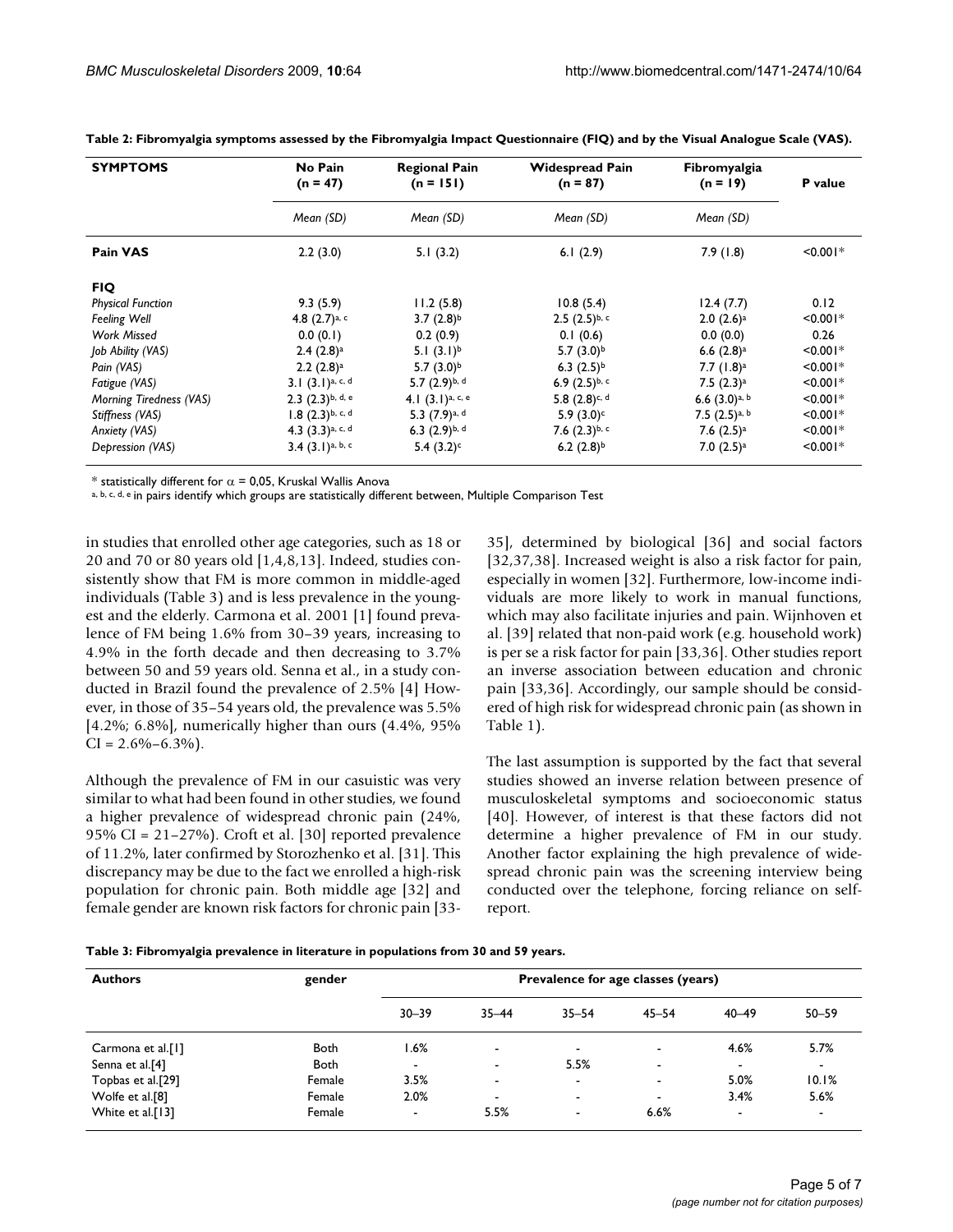We also assessed the main symptoms of FM in the population. Although not considered in the ACR criteria, they define the essence of the syndrome [41,42] and add to its disability [13] and negative impact on quality of life [14]. We used the FIQ to assess the impact of FM symptoms in individuals not fulfilling de ACR criteria. Some symptoms were common in the other groups as well. As compared to individuals with NP, there were significant differences for all FIQ items, except for "physical function" and "work missed. However, the multiple variances analysis showed that, for the majority of FIQ items, NP and RP were similar and statistically different than the groups WP and FM (which, in turn, where not different).

Accordingly, we notice that although WP and FM have different criteria and definitions, the intensity of the symptoms is similar. It may be that individuals with WP, due to the physical and emotional aspects of pain [43], decrease physical and social activities and become more sedentary [44]. Eventually this may predispose to anxiety, depression and tiredness which, according to Croft et al. [30], may then predispose to FM.

Alternative, it may be that many individuals with WP have unclassified FM. As with FM, individuals with WP have chronic pain in different regions of the body. However, they have less than 11 tender points. It has been suggested that experienced rheumatologists often diagnose WP as FM, even in the absence of tender points [45]. Indeed, recent discussions question whether the ACR Criteria adequately capture the essence of FM. Symptoms perhaps could be included in the diagnosis again [41,42] as had been used by Smythe & Modollfsky [46].

Being so prevalent in the population assisted by the primary care public system, WP and FM are certainly of economic importance, suggesting that the health professionals should be careful in assessing these disorders. Future studies should be developed to assess the adequacy of the ACR criteria in the primary care.

Our study has limitations. Our sample was formed among people registered in the Public Health Care System of Embu, and the data may not be extrapolated. Several biases may exist in the screening interview including lack of telephone or inability to be contacted. The screening survey was established based on methodological and economical feasibility. Some of these biases were at least partially addressed by the Bayesian Analyses. Nonetheless, we suggest that future studies addressing the low-income population account for inherent problems of dealing with this stratum, including education limitations (difficulties in understanding certain questions or demands, need for cross-cultural adaptation of the instruments, etc). Finally, it may be that the personal assessments should be done in

the household of the participants, to mitigate economic barriers (e.g. lack of money for transportation, need to work on weekends). Nonetheless, our findings should not be discrepant to what happens in similar cities.

## **Conclusion**

Our findings point for the importance of FM to the public health system, and highlight the need of preparing public policies to prepare the system to the demand posed by FM, and also to provide adequate care aiming to improve the daily life activities and the quality of life, as recently suggested by Blyth [47]. These policies are especially important for people of low income, who depend on the government health care system. Because classification of FM was done using the ACR Criteria proposed in 1990, future studies are necessary to discuss the better criteria to account for the syndrome complexity.

# **Competing interests**

The authors declare that they have no competing interests.

# **Authors' contributions**

AA took part of acquisition and interpretation of data and of manuscript writing. ALC, SDC and CEC made substantial contributions for acquisition and interpretation of data. JFS participated in the acquisition and interpretation of data, in drafting the manuscript and in revising it critically. CAB conducted the Baeysian analyses and made essential contributions for interpretation of data. APM is responsible for the conception and design of the study, has participated in acquisition of data and revised the manuscript critically. All authors read and approved the final manuscript.

#### **Acknowledgements**

This work was supported by *Fundação de Amparo a Pesquisa do Estado de São Paulo (FAPESP)* – Foundation for the Support of São Paulo State – and *Conselho Nacional de Pesquisa e Desenvolvimento (CNPq)* – National Council of Research and Development.

The authors acknowledge the administration of the city of Embu for allowing the study using the structure of the Unified Health System. We specially thank all volunteers participating in the study.

#### **References**

- 1. Carmona L, Ballina J, Gabriel R, Laffon A, EPISER study Group: **[The](http://www.ncbi.nlm.nih.gov/entrez/query.fcgi?cmd=Retrieve&db=PubMed&dopt=Abstract&list_uids=11602475) [burden of musculoskeletal diseases in the general population](http://www.ncbi.nlm.nih.gov/entrez/query.fcgi?cmd=Retrieve&db=PubMed&dopt=Abstract&list_uids=11602475) [of Spain: results from a national survey.](http://www.ncbi.nlm.nih.gov/entrez/query.fcgi?cmd=Retrieve&db=PubMed&dopt=Abstract&list_uids=11602475)** *Ann Rheum Dis* 2001, **60:**1040-1045.
- 2. Haq AS, Darmawan J, Islam MN, Uddin MZ, Das BB, Rahman F, Chowdhury MA, Alam MN, Mahmud TA, Chowdhury MR, Tahir M: **[Prevalence of rheumatic diseases and associated outcomes](http://www.ncbi.nlm.nih.gov/entrez/query.fcgi?cmd=Retrieve&db=PubMed&dopt=Abstract&list_uids=15693098) in rural and urban communities in Bangladesh: a COPCORD [study.](http://www.ncbi.nlm.nih.gov/entrez/query.fcgi?cmd=Retrieve&db=PubMed&dopt=Abstract&list_uids=15693098)** *J Rheumatol* 2005, **32:**348-53.
- 3. Wolfe F, Cathey MA: **[Prevalence of primary and secondary](http://www.ncbi.nlm.nih.gov/entrez/query.fcgi?cmd=Retrieve&db=PubMed&dopt=Abstract&list_uids=6582268) [fibrositis.](http://www.ncbi.nlm.nih.gov/entrez/query.fcgi?cmd=Retrieve&db=PubMed&dopt=Abstract&list_uids=6582268)** *J Rheumatol* 1983, **10:**965-8.
- 4. Senna ER, De Barros AL, Silva EO, Costa IF, Pereira LV, Ciconelli RM, Ferraz MB: **[Prevelence of rheumatic diseases in Brazil: a study](http://www.ncbi.nlm.nih.gov/entrez/query.fcgi?cmd=Retrieve&db=PubMed&dopt=Abstract&list_uids=14994410) [using the COPCORD approach.](http://www.ncbi.nlm.nih.gov/entrez/query.fcgi?cmd=Retrieve&db=PubMed&dopt=Abstract&list_uids=14994410)** *J Rheumatol* 2004, **31:**594-7.
- 5. Cardiel MH, Rojas-Serrano J: **[Community based study to esti](http://www.ncbi.nlm.nih.gov/entrez/query.fcgi?cmd=Retrieve&db=PubMed&dopt=Abstract&list_uids=12412191)[mate prevalence, burden of illness and help seeking behavior](http://www.ncbi.nlm.nih.gov/entrez/query.fcgi?cmd=Retrieve&db=PubMed&dopt=Abstract&list_uids=12412191)**